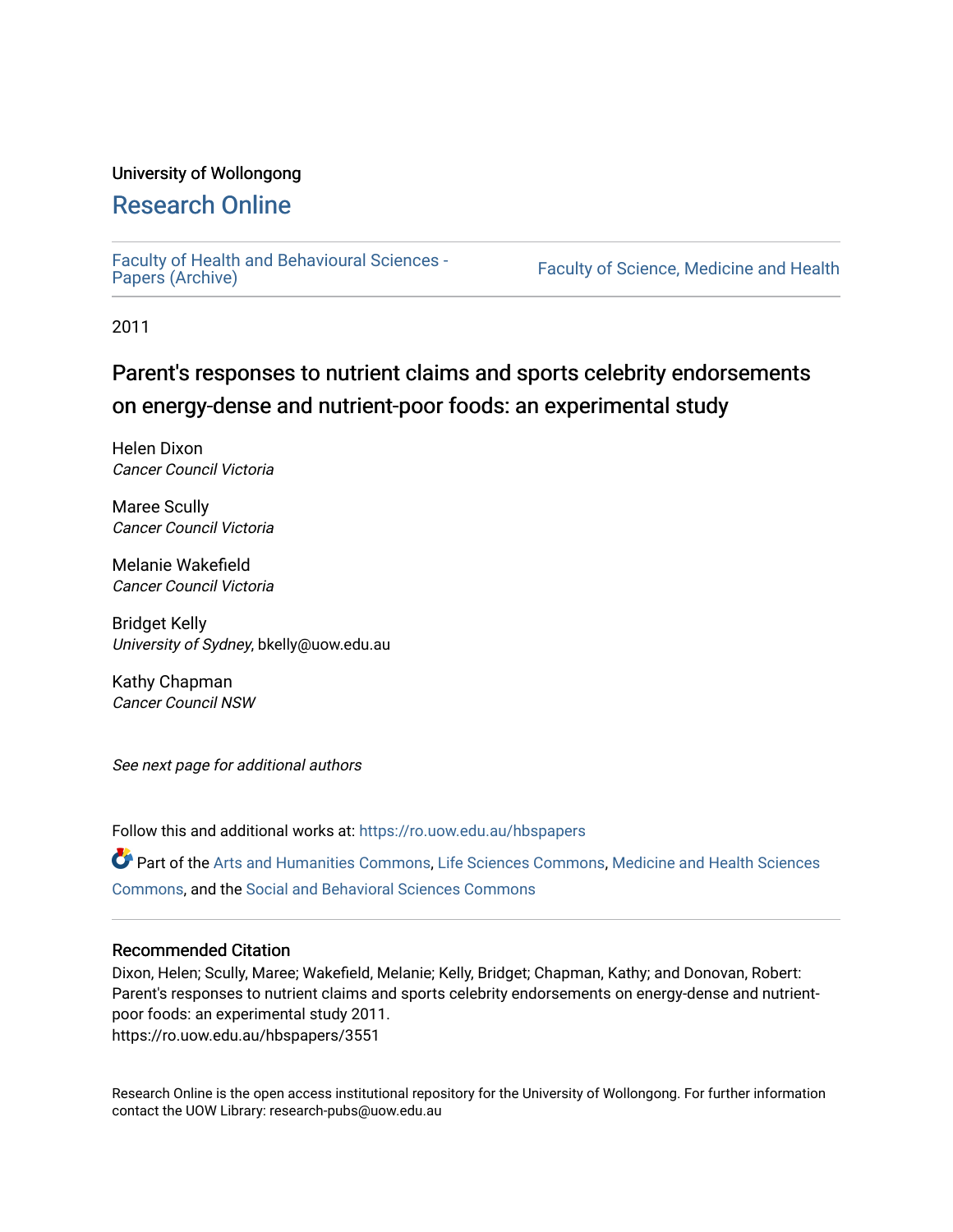# Parent's responses to nutrient claims and sports celebrity endorsements on energy-dense and nutrient-poor foods: an experimental study

# **Abstract**

Objective: To assess parents' responses to common, potentially misleading strategies for marketing energy-dense and nutrient-poor (EDNP) child-oriented foods. Design: Between-subjects online experiment to test whether nutrient claims and sports celebrity endorsements on the front of packs of EDNP products lead parents to prefer and rate these foods more favourably. Setting: Australia. Subjects: A total of 1551 parents of children aged 5–12 years, who were the main household grocery buyers. Results: Inclusion of nutrient claims or sports celebrity endorsements on EDNP products led parents to perceive these products to be more nutritious than if they did not include such promotions. When asked to choose between a pair of different products (EDNP v. healthier), 56% of parents did not read a nutrition information panel (NIP) before making their choice and this did not differ by promotion condition. These parents were more likely to choose an EDNP product if it included a nutrient claim (OR51?83, 95% CI 1?31, 2?56; P,0?001) or sports celebrity endorsement (OR52?37, 95% CI 1?70, 3?32; P,0?001). Sports celebrity endorsements also enhanced parent's perceptions of typical consumers of the product, perceptions of product healthiness and quality, as well as purchase intentions. Conclusions: Nutrient claims and sports celebrity endorsements tip consumer preferences towards EDNP products bearing such promotions, especially among the majority who do not read the NIP. As parents largely determine what foods are available to children at home, it is critical that initiatives aimed at reducing the persuasive impact of food marketing include this target group.

# **Disciplines**

Arts and Humanities | Life Sciences | Medicine and Health Sciences | Social and Behavioral Sciences

# Publication Details

Dixon, H., Scully, M., Wakefield, M., Kelly, B. P., Chapman, K. & Donovan, R. 2011, 'Parent's responses to nutrient claims and sports celebrity endorsements on energy-dense and nutrient-poor foods: an experimental study', Public Health Nutrition, vol. 14, no. 6, pp. 1071-1079.

# Authors

Helen Dixon, Maree Scully, Melanie Wakefield, Bridget Kelly, Kathy Chapman, and Robert Donovan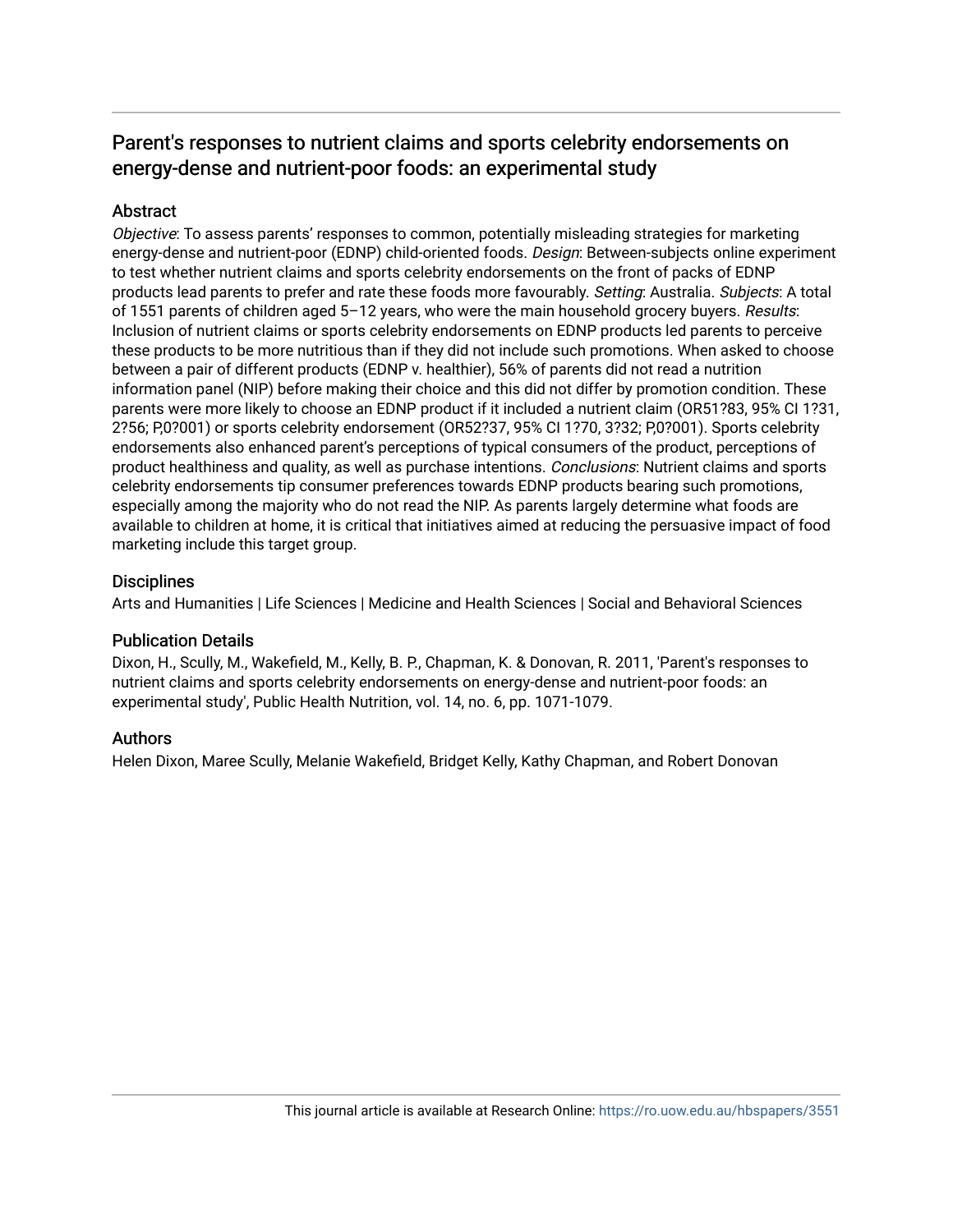# Parent's responses to nutrient claims and sports celebrity endorsements on energy-dense and nutrient-poor foods: an experimental study

Helen Dixon<sup>1</sup>, Maree Scully<sup>1</sup>, Melanie Wakefield<sup>1,</sup>\*, Bridget Kelly<sup>2</sup>, Kathy Chapman<sup>3</sup> and Robert Donovan<sup>4</sup>

<sup>1</sup>Centre for Behavioural Research in Cancer, Cancer Council Victoria, 1 Rathdowne Street, Carlton, Victoria 3053, Australia: <sup>2</sup>Prevention Research Collaboration, School of Public Health, University of Sydney, Sydney, NSW, Australia: <sup>3</sup>Cancer Council NSW, Woolloomooloo, NSW, Australia: <sup>4</sup>Centre for Behavioural Research in Cancer Control, Faculty of Health Sciences, Curtin University, Perth, WA, Australia

## Submitted 22 April 2010: Accepted 19 November 2010: First published online 10 February 2011

## **Abstract**

Objective: To assess parents' responses to common, potentially misleading strategies for marketing energy-dense and nutrient-poor (EDNP) child-oriented foods.

Design: Between-subjects online experiment to test whether nutrient claims and sports celebrity endorsements on the front of packs of EDNP products lead parents to prefer and rate these foods more favourably.

Setting: Australia.

Subjects: A total of 1551 parents of children aged 5–12 years, who were the main household grocery buyers.

Results: Inclusion of nutrient claims or sports celebrity endorsements on EDNP products led parents to perceive these products to be more nutritious than if they did not include such promotions. When asked to choose between a pair of different products (EDNP  $\nu$ , healthier), 56% of parents did not read a nutrition information panel (NIP) before making their choice and this did not differ by promotion condition. These parents were more likely to choose an EDNP product if it included a nutrient claim (OR =  $1.83$ , 95 % CI  $1.31$ ,  $2.56$ ;  $P < 0.001$ ) or sports celebrity endorsement (OR =  $2.37$ , 95 % CI 1.70,  $3.32$ ;  $P < 0.001$ ). Sports celebrity endorsements also enhanced parent's perceptions of typical consumers of the product, perceptions of product healthiness and quality, as well as purchase intentions.

Conclusions: Nutrient claims and sports celebrity endorsements tip consumer preferences towards EDNP products bearing such promotions, especially among the majority who do not read the NIP. As parents largely determine what foods are available to children at home, it is critical that initiatives aimed at reducing the persuasive impact of food marketing include this target group.

Keywords Food promotions **Parents** Experiment

Food marketing techniques have come under scrutiny for their probable contribution to promoting unhealthy eating and childhood obesity $(1,2)$ . There is strong evidence that food marketing influences children's food preferences, purchases and consumption $(3)$ . However, there is a lack of published data on the impact that marketing of child-oriented foods may have on parents' perceptions of these products and their food purchasing choices.

Parents are important gatekeepers and role models for their children's eating habits<sup> $(4,5)$ </sup>. As the main household grocery buyers, parents influence what foods are available and accessible in the home<sup> $(6)$ </sup>. Recent Australian surveys show that parental concern regarding food

advertising and marketing directed at children is high, with the majority of parents in favour of tighter restric $tions^{(7,8)}$ . With food companies under increased community pressure to restrict their marketing of energy-dense and nutrient-poor (EDNP) products to children, greater focus has been placed on developing promotions that engage parents and facilitate the purchase of these foods for their children<sup>(9)</sup>.

Research conducted by the British Heart Foundation and UK Food Commission<sup>(10)</sup> highlights the sophisticated marketing methods used by the food industry in both broadcast (e.g. television) and non-broadcast (e.g. product packaging and company websites) media in order to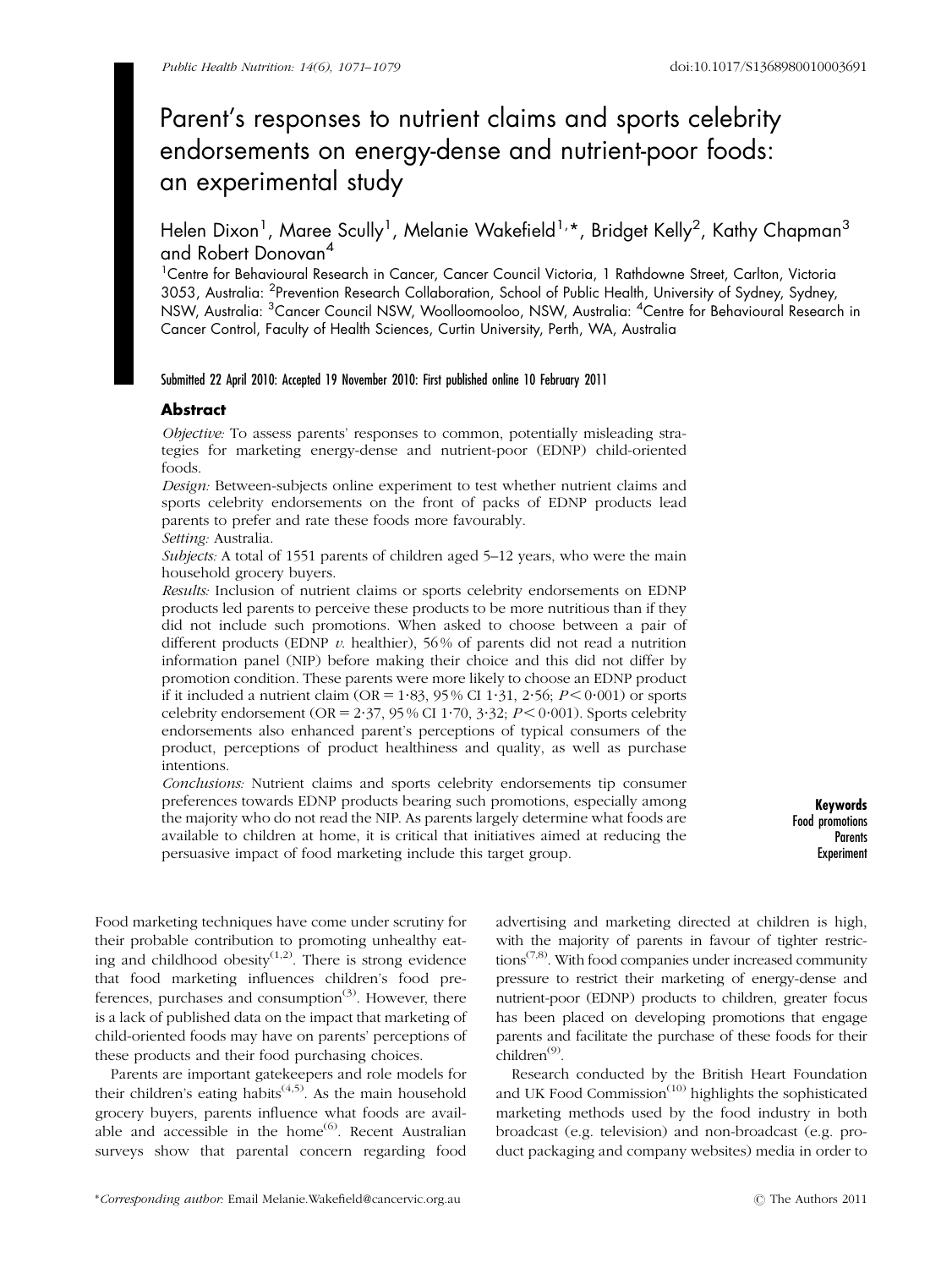promote EDNP foods to parents. Examples of such marketing techniques include nutrition, health and/or quality claims, endorsement and emotional manipulation. Consumer research indicates that the currently mandated nutrition information panel (NIP) can be confusing  $(11-13)$ and difficult to interpret<sup> $(14)$ </sup>. Thus, parents' capacity to make healthy food purchase decisions for their children at the point of sale may be being compromised by these marketing tactics.

Food manufacturers use nutrient claims to emphasise selected positive nutritional attributes of their product and may not give equal prominence to any unhealthy nutritional characteristics in the product. In Australia, there are proposed guidelines regarding the use of nutrient claims on food products $(15)$ . However, these do not include disqualifying criteria on the types of foods that can carry these claims based on nutrient profiling, as seen in other jurisdictions such as the European Union $<sup>(16)</sup>$ . Consequently,</sup> a confectionery item high in energy and sugar can be marketed as '99% fat-free' if it only contains 1% fat.

Recent research indicates that the use of nutrient claims in commercial television food advertisements is widespread, appearing most frequently in advertisements for  $EDNP$  foods<sup>(17)</sup>. An Australian study on packaged food for sale found that half of the products carried some type of nutrition-related claim and over one-third made at least one nutrient claim<sup> $(18)$ </sup>. Findings from a US study suggest that the presence of nutrient claims on food packages induces consumers to truncate their information search to the front of packages, leading to more positive, quick and misleading summary judgements of products $(19)$ .

Associating EDNP foods with physical activity through the use of sports celebrity endorsers is another common food marketing practice. Messages delivered by publicly recognisable sportspeople can contribute to brand name recognition and transfer positive qualities to the brand, such as likeability<sup>(20–22)</sup>. Many leading food companies in Australia and the UK use sport and sports celebrities in their marketing of EDNP food to children<sup> $(23,24)$ </sup>. Qualitative research suggests that the association of particular foods with sport celebrities may influence young people to believe that products high in energy are healthy or enhance sports performance<sup> $(25)$ </sup>. However, empirical research is needed to gauge how parents may be influenced by the presence of sports celebrity endorsements on EDNP food products.

The aim of the present study was to assess parents' responses to common, potentially misleading strategies for marketing EDNP child-oriented foods via food packaging. Specifically, it was hypothesised that the presence of nutrient claims and sports celebrity endorsements on the front of packs of EDNP foods will:

1. lead parents to prefer these food products over healthier food products that do not feature such promotions; and

2. enhance parents' perceptions of these food products compared with EDNP food products that do not feature such promotions.

## Method

### **Design**

The present study used a three front-of-pack promotion type and five food product category  $(3 \times 5)$  betweensubjects experimental design. A web-based method was used to expose parents to one randomly selected EDNP food pack and a comparable healthier food pack. Respondents chose their preferred product to purchase and completed ratings of the EDNP food pack online. Digitally manipulated mock food packs, based on overseas brands and packaging, were used so that responses were not biased by preconceived notions about known Australian market brands. Ethical approval to conduct the present study was obtained from the Cancer Council Victoria Institutional Research Review Committee.

#### Sample

A sampling frame of adults who were the main grocery buyers for their household and were the parents/guardians of children aged 5–12 years was sourced from an existing national online panel managed by the market research company commissioned to conduct the fieldwork for the study. Panel members were originally sourced from various methods, including computerassisted telephone interviews, face-to-face and online market research databases.

Eligible panel members were sent an email, with a web link to the survey, inviting them to participate in a study investigating parents' responses to different foods. Respondents were given a chance to win one of ten \$AUD 100 shopping vouchers as an incentive to participate and received points from the market research company upon completing the survey. Three screening questions were asked at the beginning of the survey to confirm that respondents met the eligibility criteria (i.e. parent of 5–12 year-old child, main grocery buyer) and were not employed (or had close family/friends) in the food or marketing industries, nor were they dietitians or nutritionists.

# Experimental conditions

Respondents were randomly allocated to view one of fifteen EDNP food pack conditions that varied by frontof-pack promotion type and food product category (see Table 1). The three promotion conditions were: (i) no promotion (control); (ii) nutrient claim; and (iii) sports celebrity endorsement. The nutrient claim promotion condition highlighted a positive nutritional attribute of the product, without reference to its other negative nutritional attributes. The sports celebrity endorsement promotion condition consisted of an image of a popular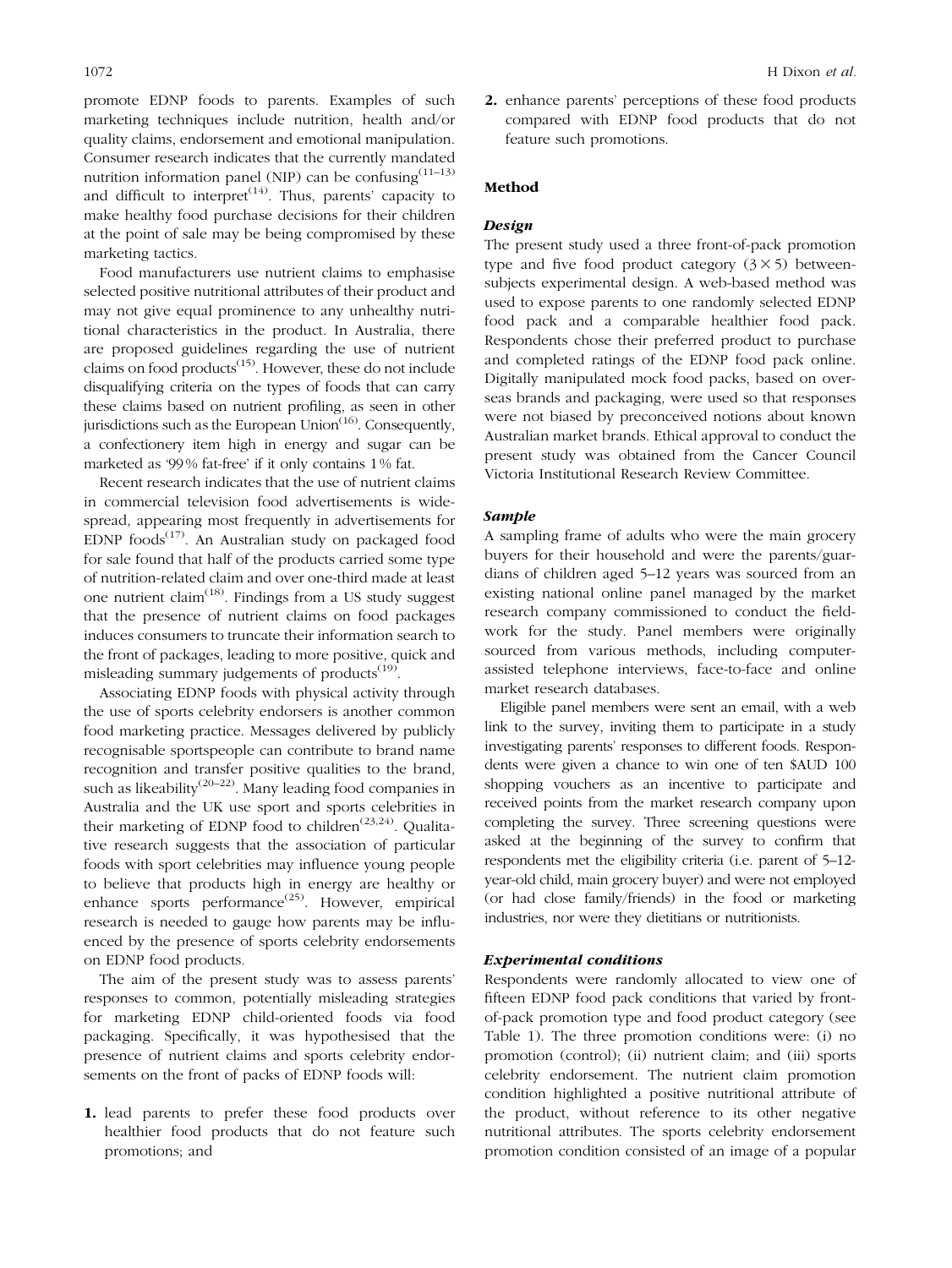#### Table 1 Experimental conditions

| Food product category                                                                                                | Front-of-pack promotion type |                                                                                                   |                                                                                                                                                                                                                                                                              |  |  |
|----------------------------------------------------------------------------------------------------------------------|------------------------------|---------------------------------------------------------------------------------------------------|------------------------------------------------------------------------------------------------------------------------------------------------------------------------------------------------------------------------------------------------------------------------------|--|--|
|                                                                                                                      | No promotion<br>(control)    | Nutrient claim                                                                                    | Sports celebrity endorsement                                                                                                                                                                                                                                                 |  |  |
| Sweetened breakfast cereal<br>Cheese dip snacks<br>Ice cream bars<br>Frozen chicken nuggets<br>Flavoured milk drinks |                              | Source of fibre<br>Source of calcium<br>Reduced fat<br>Trans fat free<br>Good source of vitamin D | 'A tasty source of fibre to start your kids' day'<br>'A great tasting source of calcium for kids on the go'<br>'Reduced fat Creamsicles are a family winner'<br>'Quick, simple and trans fat free. The kids love' em'<br>'A good source of vitamin D and a taste kids adore' |  |  |

Australian sportsperson with a quote attributed to them that contained a nutrient claim and reference to other positive product attributes such as taste and convenience. This format replicates the typical style of sports celebrity endorsements seen on food packaging and in other advertising media. The selected sports celebrities were all parents of children aged 5–12 years, who were not known to have been previously used as an endorser on similar products. A pilot study confirmed that the sports celebrity endorsements were rated by parents as believable, trustworthy and credible.

The five food product categories tested were: sweetened breakfast cereals; cheese dip snacks (savoury); ice cream bars (sweet); frozen chicken nuggets (quick meal); and flavoured milk drinks. Within each food product category, a healthier food pack was prepared, matched on packaging style, to serve as a comparison to the EDNP food packs. Each EDNP food pack contained more kilojoules and higher levels of fat, sugar and/or salt per  $100 g/100$  ml than their healthier counterparts, and had a nutrient profile that would prohibit them from carrying a health claim under the proposed standard for health claims as determined by the Food Standards Australia New Zealand's (FSANZ) Health Claims Nutrient Profiling Calculator (see http://www. foodstandards.gov.au/consumerinformation/foodlabelling/ nutritionhealthandrelatedclaims/nutrientprofilingcal3499.cfm). An NIP was generated for both food packs on the basis of similar market products. The featured nutrient claims all complied with FSANZ's draft standard  $1.2 \cdot 7^{(26)}$ .

### Questionnaire and procedure

The questionnaire comprised four separate sections:

# Product preference: energy-dense and nutrient-poor food pack v. healthier food pack

Respondents were presented with their randomly assigned EDNP food pack and comparable healthier food pack side by side on screen and asked to choose which one they would be more likely to buy (Fig. 1). Respondents were instructed to click on the product image if they wanted to view the other side of either of the food packs (i.e. they were not explicitly told that this would reveal the product NIP). The order of presentation of the two packs on screen was counterbalanced across respondents.

## Perceptions of energy-dense and nutrient-poor food products

Respondents completed detailed ratings of their perceptions of their assigned EDNP food pack using 7-point Likert scales. Items were adapted from previous research assessing consumer responses to packaging and promotions for food and cigarettes<sup> $(27-30)$ </sup>, and pilot tested on 116 parents to determine their suitability. Questions comprising multiple items were presented randomly to avoid order effects.

To gauge perceptions of the nutritional properties of the EDNP food product, respondents were asked to indicate whether they considered it to contain low ('1') or high ('7') levels of ten nutrients, one of which was the specific nutrient featured on the front of packs of their food product category in the nutrient claim promotion condition (i.e. the target nutrient of the product). Responses were coded according to the extent that they were in line with the specific nutrient claim. For example, for parents assigned to view frozen chicken nuggets in which the nutrient claim was 'trans fat free', scores represented the extent to which parents perceived the product to contain low amounts of trans fats. On the other hand, for parents viewing flavoured milk in which the nutrient claim was 'good source of vitamin D', it corresponded to the extent to which they perceived the product to contain high amounts of vitamin D. Parents were asked to rate all ten nutrients in order to reduce priming of the specific target nutrient.

Respondents also rated how healthy they considered the product to be (from  $1 = \text{`not healthy at all' to } 7 = \text{`very}$ healthy'). To assess perceived attributes of the EDNP food package, respondents were asked to indicate their level of agreement (from  $1 =$  'strongly disagree' to  $7 =$  'strongly agree') with the following statements: 'This product looks as if it would be...': 'of good quality'; 'tasty'; 'inferior to other brands'; and 'good value for money'. Respondents were also asked to rate typical buyers of the EDNP product on a series of eight bipolar traits (see Table 3). Finally, purchase intentions were assessed by asking all respondents to rate how likely they would be to purchase the product next time they go to the supermarket (from  $1 = 'very$  unlikely to purchase' to  $7 = 'very$  likely to purchase').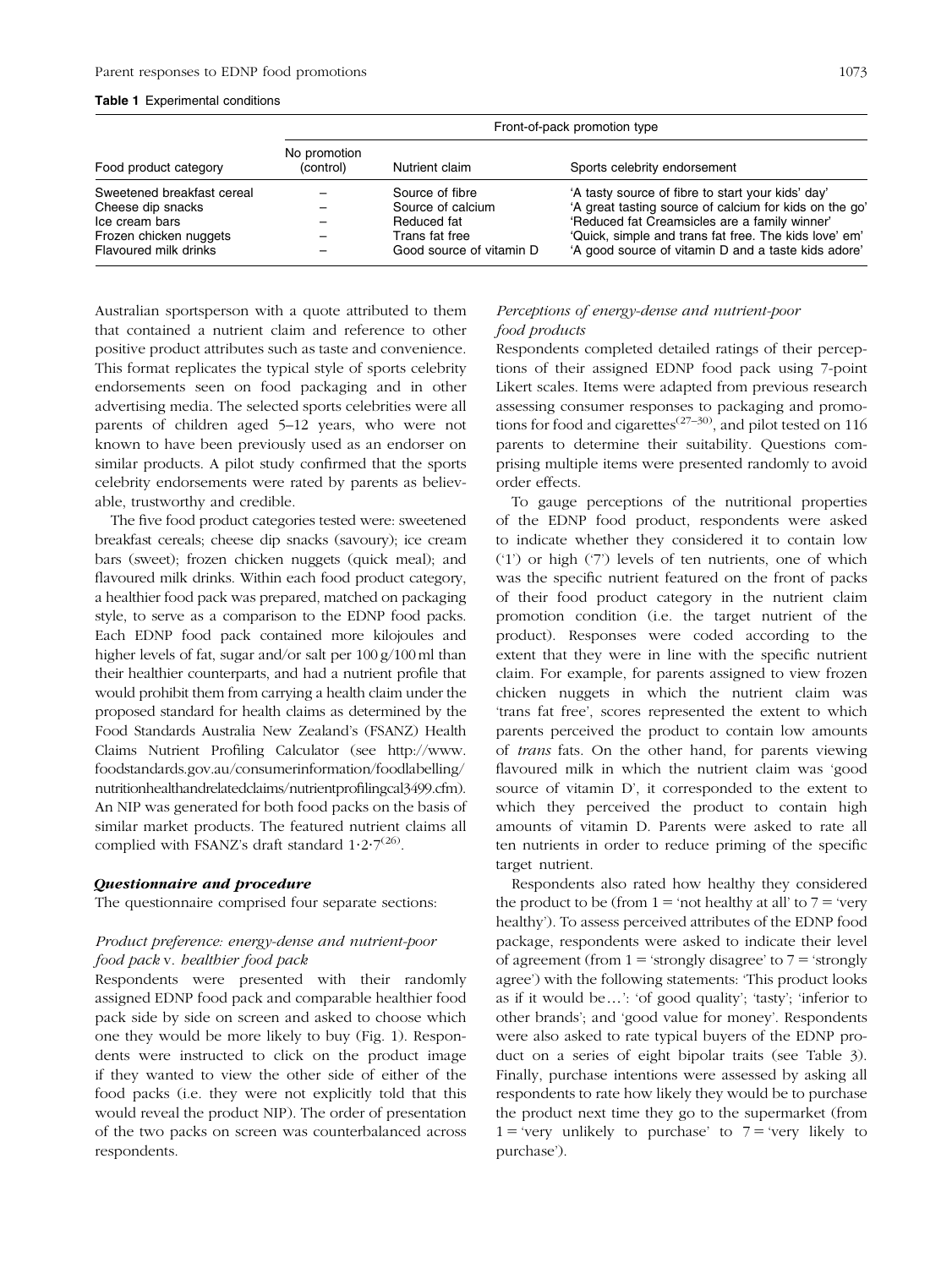

Fig. 1 Example of food packs for nutrient claim promotion condition for each food product category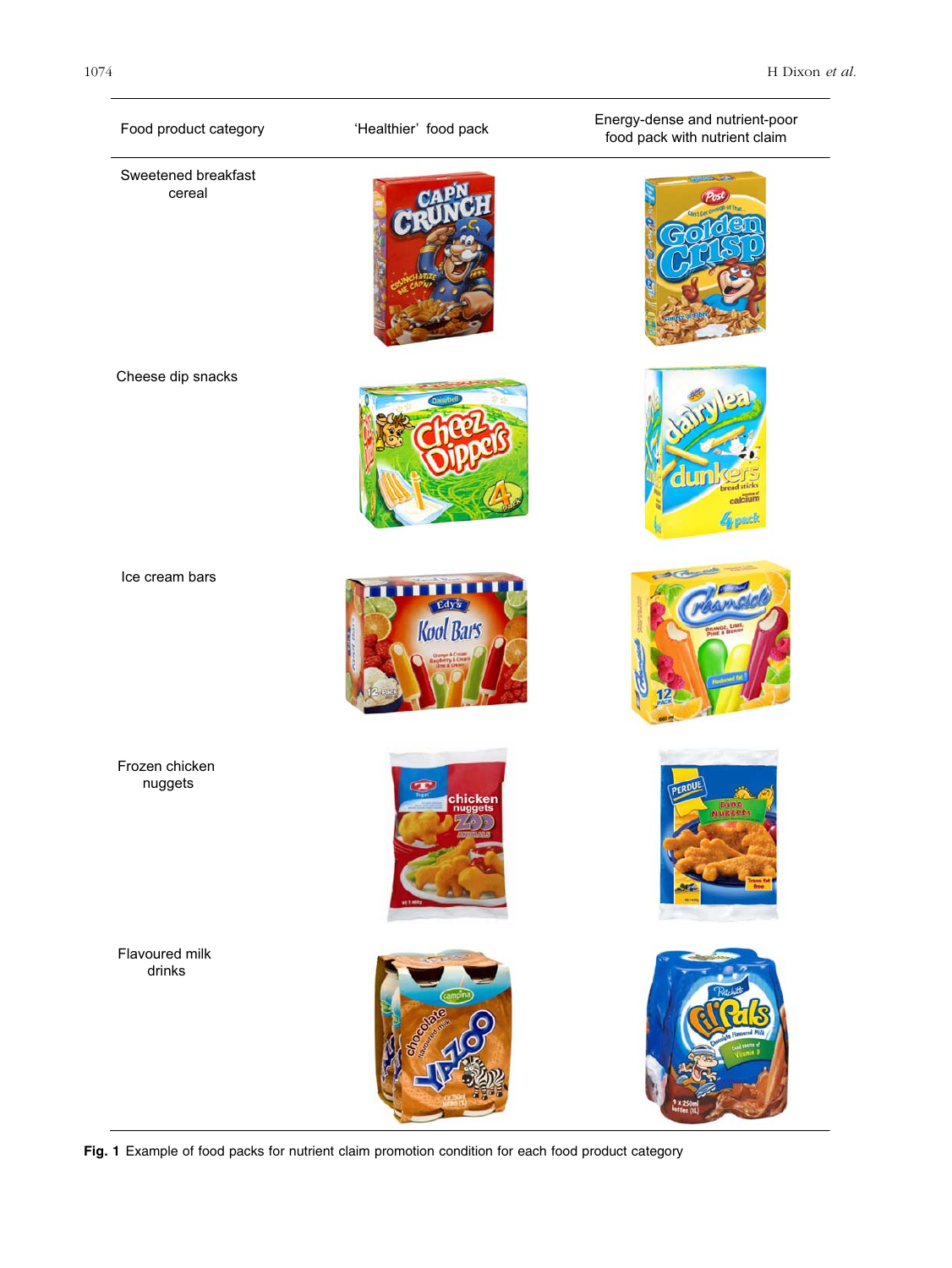#### Parent responses to EDNP food promotions 1075

#### Perceptions of healthier food product

As a manipulation check, respondents were also asked to rate attributes of the comparable healthier food pack they saw at the beginning of the survey and indicate how healthy they considered the product to be.

#### Demographic and other variables

After completing these product ratings, respondents were asked to indicate whether they usually read the NIP on food products when at the supermarket, and the extent to which they believe they are knowledgeable about health and nutrition issues. Demographic characteristics such as education level, perceived weight status (of themselves and of child aged between 5 and 12 years) and postcode were recorded. A measure of socio-economic status (SES) was determined according to the urban index of relative advantage/disadvantage as described by the Australian Bureau of Statistics<sup>(31)</sup>, on the basis of respondent's residential postcode. Respondents were considered to be of low SES if they fell within the bottom two quintiles, of moderate SES if their score was in the third or fourth quintile and of high SES if in the fifth quintile.

### Statistical analysis

Data were analysed using the Statistical Package for the Social Sciences statistical software package version 14.0 for Windows (SPSS Inc., Chicago, IL, USA). The  $\chi^2$ test was carried out to check that random assignment yielded equivalent groups. Logistic regression analysis was conducted to test for differences between promotion conditions on respondent's preference for buying the EDNP product when presented with the product pair.

ANOVA tests were conducted to test for mean differences in ratings of the EDNP product packs by promotion condition. Post hoc t tests with Bonferroni adjustments were used to follow up significant effects. To assess whether education level and NIP reading moderated the effect of promotions on parents' preference for and ratings of the EDNP product, comparisons between high and low education groups and those who did and did not read the NIP at any point before answering each question were conducted as additional exploratory analyses.

### Results

## Sample characteristics and group assignment

Overall, 1551 eligible parents completed the survey, yielding a response rate of 20% of all sent email invitations. In total, 93% of respondents were women, 56% were aged 35–44 years and just over one-third (36%) had completed tertiary education. About one-quarter (26%) of respondents were classified as being of low SES, whereas just over one-fifth (22 %) were classified as being of high SES.

Respondents did not differ significantly across promotion conditions in terms of demographic characteristics, their perceived weight status, usual frequency of reading the NIP on food products at the supermarket or knowledge about health and nutrition issues (Table 2). Approximately 517 respondents were allocated to each of the three promotion conditions, with a relatively equal distribution of the five food product types across these three conditions (range: 101–109; data not shown in table).

#### Manipulation check

A series of paired sample t tests was conducted to check that the healthier product packs used in the experiment were comparable in terms of brand/pack characteristics to the EDNP product packs bearing no promotion. No significant differences were observed in parents' ratings of the quality, taste, value for money and inferiority to other brands for the EDNP and healthier product packs (all  $P > 0.05$ ). As intended, the healthier food pack was rated as healthier by parents compared with the EDNP food pack  $(t = -10.36, P < 0.001)$ .

# Preference for buying energy-dense and nutrientpoor product (hypothesis 1)

Overall, 34 % of respondents indicated a preference for buying the EDNP product over the healthier product when prompted to choose between their product pair. Compared with those in the control condition (29 %), parents exposed to nutrient claims  $(36\%, \text{OR} = 1.38; 95\%)$ CI 1.06, 1.80;  $P = 0.016$ ) and sports celebrity endorsements (39%; OR = 1.61; 95% CI 1.24, 2.08;  $P < 0.001$ ) were more likely to prefer the EDNP product.

Overall, 56 % of respondents did not click to view an NIP before making their choice and this did not vary by promotion condition. As illustrated in Fig. 2, parents who did not read either NIP were more likely to choose the EDNP product than those parents who had read at least one NIP. Among those who did not read either NIP, there was a significant promotion effect, with parents exposed to nutrient claims  $(OR = 1.83, 95\%)$ CI 1.31, 2.56;  $P < 0.001$ ) and sports celebrity endorsements  $(OR = 2.37, 95\% \text{ CI } 1.70, 3.32; P < 0.001) \text{ more likely}$ to choose the EDNP product than parents in the control condition. There was no effect of the presence of nutrient claims (OR = 0.67, 95% CI 0.41, 1.11;  $P = 0.122$ ) or sports celebrity endorsements  $(OR = 0.68, 95\% \text{ CI } 0.42, 1.13;$  $P = 0.135$ ) on the 44% of parents who had read at least one NIP.

For both education groups, parents were more likely to choose the EDNP product if the pack featured a sports celebrity endorsement (low education:  $OR = 1.52$ , 95% CI 1.10, 2.10;  $P = 0.011$ ; high education: OR = 1.77, 95% CI 1.15, 2.75;  $P = 0.010$ ). The presence of nutrient claims increased the likelihood of parents choosing the EDNP product for the high education group only  $(OR = 1.75, 95\% \text{ CI } 1.14, 2.70; P = 0.010).$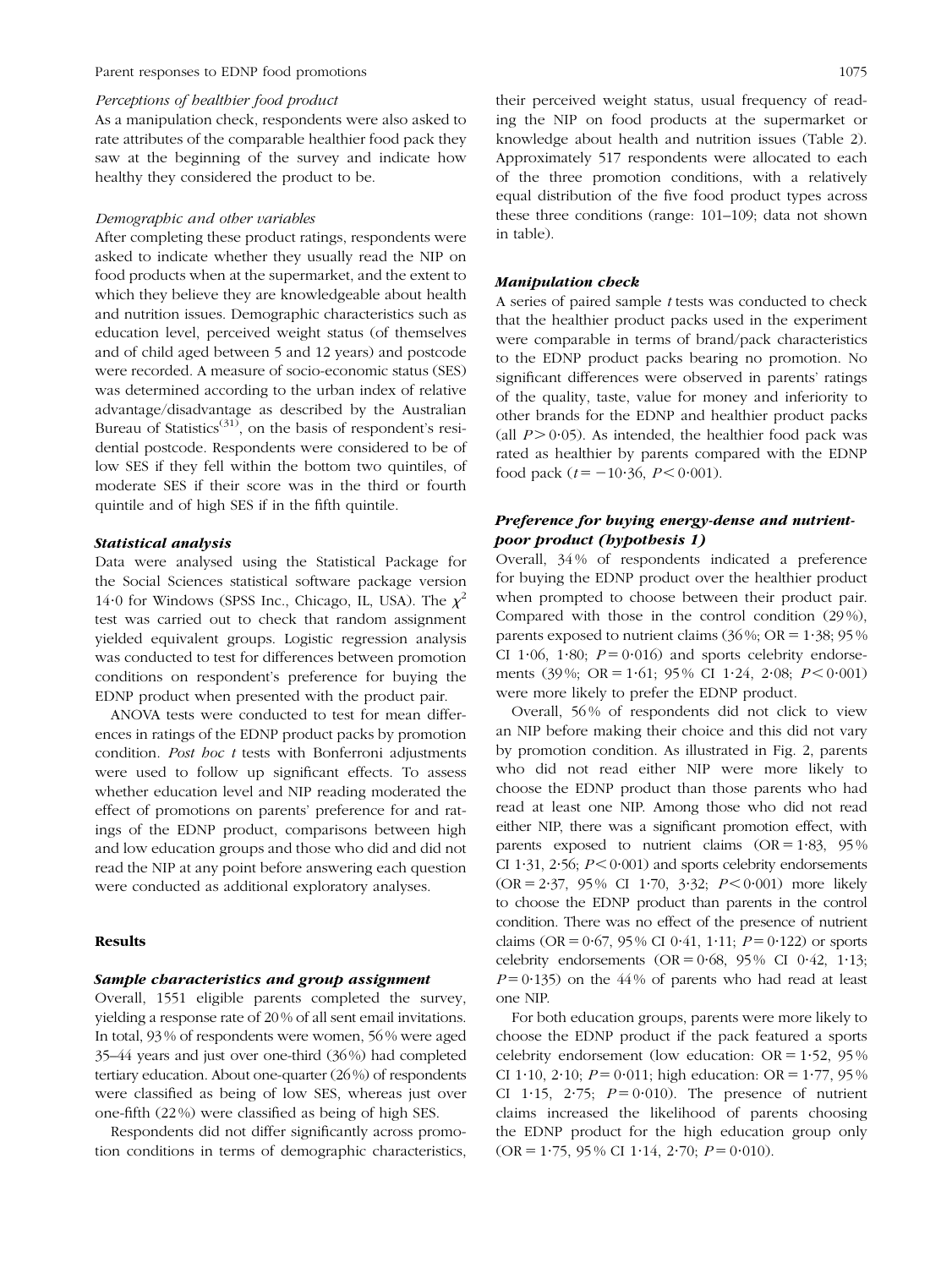#### Table 2 Demographic characteristics of participants by promotion condition

|                                      | Total<br>(n 1551) | Promotion condition                     |                           |                                         |             |  |
|--------------------------------------|-------------------|-----------------------------------------|---------------------------|-----------------------------------------|-------------|--|
|                                      |                   | No promotion<br>(control; <i>n</i> 517) | Nutrient claim<br>(n 516) | Sports celebrity<br>endorsement (n 518) | $P(\chi^2)$ |  |
| Sex                                  |                   |                                         |                           |                                         | 0.776       |  |
| Male                                 | 6.8               | $6-2$                                   | 7.2                       | 7.1                                     |             |  |
| Female                               | 93.2              | 93.8                                    | 92.8                      | 92.9                                    |             |  |
| Age group (years)                    |                   |                                         |                           |                                         | 0.218       |  |
| $18 - 34$                            | 25.9              | 24.4                                    | 25.4                      | 27.8                                    |             |  |
| $35 - 44$                            | 55.6              | 54.2                                    | 57.9                      | 54.8                                    |             |  |
| $\geq 45$                            | 18.5              | 21.5                                    | $16 - 7$                  | $17-4$                                  |             |  |
| <b>Education level</b>               |                   |                                         |                           |                                         | 0.555       |  |
| Did not complete tertiary (low)      | 63.9              | 64.0                                    | 62.2                      | $65 - 4$                                |             |  |
| Completed tertiary (high)            | $36 - 1$          | $36 - 0$                                | 37.8                      | 34.6                                    |             |  |
| <b>SES</b>                           |                   |                                         |                           |                                         | 0.449       |  |
| Low                                  | $26 - 1$          | 27.3                                    | 26.0                      | 25.0                                    |             |  |
| Medium                               | 52.2              | 53.6                                    | 50.3                      | 52.6                                    |             |  |
| High                                 | $21 - 7$          | 19.1                                    | $23 - 7$                  | 22.3                                    |             |  |
| Number of children aged 5-12 years   |                   |                                         |                           |                                         | 0.296       |  |
| 1                                    | 52.9              | 52.6                                    | 50.6                      | $55 - 4$                                |             |  |
| $\geq$ 2                             | 47.1              | 47.4                                    | 49.4                      | 44.6                                    |             |  |
| Perceived weight                     |                   |                                         |                           |                                         | 0.580       |  |
| Underweight                          | 14.4              | 13.3                                    | 15.5                      | 14.3                                    |             |  |
| About right weight                   | 75.9              | 76.0                                    | 74.2                      | 77.4                                    |             |  |
| Overweight                           | 9.7               | $10-6$                                  | $10-3$                    | 8.3                                     |             |  |
| Usual frequency of reading NIP       |                   |                                         |                           |                                         | 0.603       |  |
| Never/rarely                         | 14.8              | 15.3                                    | 14.3                      | 14.7                                    |             |  |
| Occasionally                         | 34.8              | 35.0                                    | 32.6                      | 36.9                                    |             |  |
| Often                                | $50 - 4$          | 49.7                                    | $53 - 1$                  | 48.5                                    |             |  |
| Knowledgeable about health/nutrition |                   |                                         |                           |                                         | 0.468       |  |
| Agree                                | 66.8              | 68.9                                    | 65.5                      | 66.0                                    |             |  |
| Not agree                            | 33.2              | $31 - 1$                                | 34.5                      | 34.0                                    |             |  |
|                                      |                   |                                         |                           |                                         |             |  |

SES, socio-economic status; NIP, nutrition information panel.



Fig. 2 Parents' preference for choosing to buy the energydense and nutrient-poor (EDNP) food product by promotion condition and nutrition information panel (NIP) reading  $(\blacksquare,$  control;  $\Box$ , nutrient claim;  $\Box$ , sports celebrity)

# Perceptions of energy-dense and nutrient-poor product (hypothesis 2)

Table 3 summarises the results of ANOVA tests comparing parents' perceptions of the EDNP product packs by promotion condition.

Parents exposed to both nutrient claims and sports celebrity endorsements perceived quantities of target nutrients in the EDNP foods to be more in the direction indicated by the front-of-pack promotions compared with the control condition (both  $P \le 0.001$ ).

Overall, ratings of the perceived healthiness of the EDNP product tended towards the lower end of the scale (mean =  $3.32$ , sp 1.34). However, parents exposed to sports celebrity endorsements rated the unhealthy product as healthier than did parents in the control condition  $(\text{mean} = 3.53 \ v. 3.16, P \leq 0.001).$ 

All EDNP product packs were rated similarly on taste, value and inferiority to other brands regardless of the promotional manipulation. Parents exposed to sports celebrity endorsements perceived their product to be of better quality than did parents in the control condition  $(P = 0.005)$ ; however, the actual difference between mean values was small.

Parents' perceptions of typical consumers who buy these products were slightly affected by the presence of sports celebrity endorsements. Specifically, those buying sports celebrity endorsed products were perceived as healthier, fitter, more responsible (all  $P < 0.001$ ), richer  $(P=0.003)$  and more intelligent  $(P=0.020)$  than those buying products featuring no promotion. Ratings of typical consumers were similar for products with nutrient claims and with no promotion.

Parents in the sports celebrity endorsement condition expressed stronger intentions for purchasing the EDNP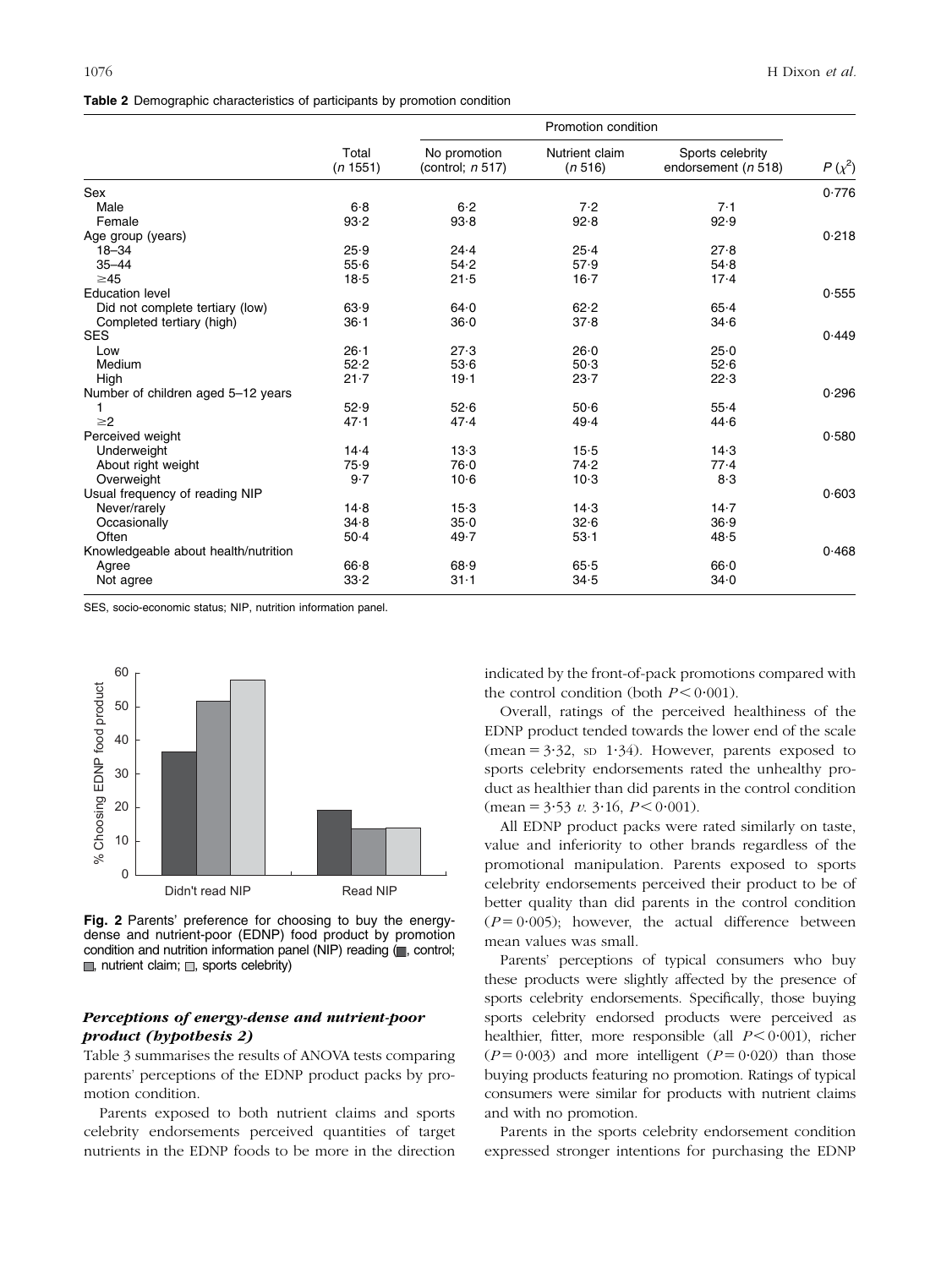#### Table 3 ANOVA: ratings of EDNP packs by promotion conditiont

|                                                                          | No promotion<br>(control; $n 517$ ) |      | Nutrient claim<br>(n 516) |      | Sports celebrity<br>endorsement (n 518) |      | Main<br>effects |                   |
|--------------------------------------------------------------------------|-------------------------------------|------|---------------------------|------|-----------------------------------------|------|-----------------|-------------------|
|                                                                          | Mean                                | SD   | Mean                      | SD   | Mean                                    | SD   | F value         | $\overline{P}$    |
| Perceived target nutrient content of product‡                            | 3.77                                | 1.55 | $4.69***$                 | 1.66 | $4.54***$                               | 1.60 | 48.73           | < 0.001           |
| Perceived healthiness of product§ll<br><b>Brand/pack characteristics</b> | 3.16                                | 1.32 | 3.28                      | 1.35 | $3.53***$                               | 1.33 | 10.27           | $<$ 0 $\cdot$ 001 |
| Of good quality                                                          | 4.06                                | 1.35 | 4.11                      | 1.34 | $4.32**$                                | 1.28 | 5.72            | 0.003             |
| Tasty                                                                    | 4.41                                | 1.35 | 4.35                      | 1.35 | 4.54                                    | 1.28 | 2.68            | 0.069             |
| Inferior to other brands                                                 | 3.46                                | 1.35 | 3.41                      | 1.37 | 3.34                                    | 1.26 | 0.97            | 0.379             |
| Good value for moneyll                                                   | 3.89                                | 1.20 | 3.81                      | 1.19 | 3.97                                    | 1.10 | 2.37            | 0.094             |
| Perceptions of consumers of product                                      |                                     |      |                           |      |                                         |      |                 |                   |
| Poor-rich                                                                | 3.87                                | 1.06 | 3.97                      | 1.00 | $4.08**$                                | 0.98 | 5.39            | 0.005             |
| Unhealthy-healthy§ll                                                     | 3.62                                | 1.25 | 3.78                      | 1.36 | $4.03***$                               | 1.22 | 13.49           | $<$ 0 $\cdot$ 001 |
| Young-old§ll                                                             | 3.15                                | 1.34 | 3.06                      | 1.26 | 3.20                                    | 1.17 | 1.77            | 0.171             |
| $Daggy-cool §$                                                           | 4.18                                | 1.09 | 4.12                      | 1.03 | 4.26                                    | 1.04 | 2.18            | 0.113             |
| Careless-responsible§ll                                                  | 3.97                                | 1.12 | 4.05                      | 1.22 | $4.25***$                               | 1.18 | 7.98            | < 0.001           |
| Unfit-fit                                                                | 3.68                                | 1.16 | 3.76                      | 1.23 | $4.02***$                               | 1.13 | 12.26           | $<$ 0 $\cdot$ 001 |
| Stupid-intelligent§ll                                                    | 4.07                                | 1.08 | 4.09                      | 1.17 | $4.26*$                                 | 1.11 | 4.54            | 0.011             |
| Cautious-risk taker¶                                                     | 4.24                                | 0.99 | 4.27                      | 1.02 | 4.14                                    | 1.00 | 2.38            | 0.093             |
| Purchase intentions§ll                                                   | 3.53                                | 1.75 | 3.69                      | 1.83 | $3.96***$                               | 1.80 | 7.63            | 0.001             |
|                                                                          |                                     |      |                           |      |                                         |      |                 |                   |

EDNP, energy-dense and nutrient-poor; NIP, nutrition information panel.<br>\*P<0·05; \*\*P<0·01; \*\*\*P<0·001 denotes significant difference from control condition after Bonferroni adjustment.

-All ratings were recorded on a 7-point Likert scale (higher scores correspond to more favourable ratings). The frozen chicken nugget pack images have been included for illustrative purposes only. The results are presented in aggregate form across all five food product categories tested.

- - Significant interaction between promotion type and NIP reading, such that effects of nutrition claims and sports celebrity endorsements are strongest for those who did not read the unhealthy NIP.

ySignificant main effect of education, such that effects of promotion are strongest for those in the low education group.

JSignificant main effect of NIP reading, such that effects of promotion are strongest for those who did not read the unhealthy product NIP.

TSignificant main effect of NIP reading, such that effects of promotion are strongest for those who read the unhealthy product NIP

product than did parents in the control condition  $(P < 0.001)$ . Exposure to nutrient claims did not increase parents' purchase intentions for the EDNP product compared with the control condition.

#### Effects of education on ratings

There were no significant interactions between promotion condition and education for any of the EDNP product ratings. Overall, less-educated parents rated the EDNP product higher in terms of perceived healthiness, and believed typical consumers to be healthier, older and fitter as well as more responsible, intelligent and cool. Less-educated parents also expressed stronger purchase intentions.

# Effects of nutrition information panel reading on ratings

There was a significant interaction between promotion type and NIP reading for perceived target nutrient content, such that promotion effects were strongest for the majority of respondents who did not read the NIP. There were significant main effects of NIP reading for most of the other ratings (see Table 3). Parents who did not read the NIP rated the EDNP product more favourably for all these traits except one (perceived consumer as cautious–risk taker).

## Discussion

The results of the present study suggest that nutrient claims and sports celebrity endorsements influence consumer preferences towards EDNP food products bearing such promotions. The presence of these promotions on EDNP products was also found to lead parents to perceive these products as more nutritious, in line with the frontof-pack promotions. Sports celebrity endorsements also enhanced parents' perceptions of consumers of the product, the healthiness and quality of the product, as well as their purchase intentions. The present study is the first to identify parental responses to these particular forms of food promotions, and finds that parents are influenced by their presence on EDNP child-oriented products.

We found that EDNP food products that did not feature any front-of-pack promotion were most likely to facilitate choice of the healthier product from the product pairs. However, there was also evidence that the persuasive effects of nutrient claims and sports celebrity endorsements on product choice were negated when parents had referred to the NIP. Thus, encouraging consumers to read the NIP at the point of sale may result in parents making healthier food choices for their children. This type of educational strategy is already in operation through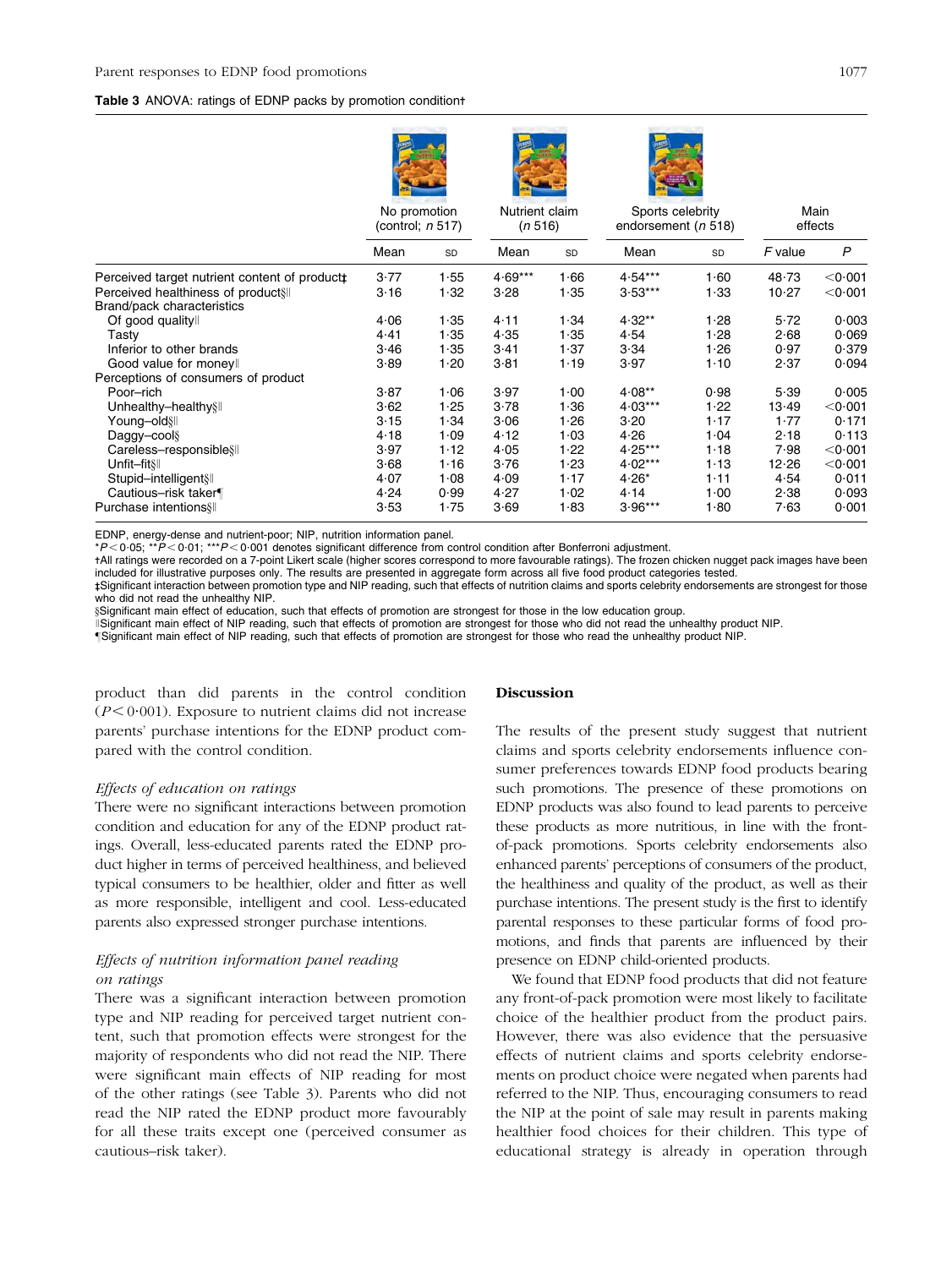community programmes such as FOODcents in Western Australia<sup>(32)</sup>. However, a drawback of such community programmes is their reliance on consumer motivation to seek out this information when at the supermarket. As parents are often pressed for time when grocery shopping, particularly when accompanied by their children, it may be unrealistic to expect them to refer to the NIP and make detailed product comparisons. Indeed, even in this less time-pressured experimental situation, where it would have been easy for parents to click on the NIP to help them decide between two unfamiliar brands, only 44% did so.

From an obesity prevention viewpoint, an ideal policy approach would be to only permit the use of nutrient claims and sports celebrity endorsements on healthy food products that meet set nutritional criteria. Nutrient profiling is proposed for use in Australia to regulate the use of health claims on food products. However, nutrient claims only need to comply with criteria for the specific nutrient that is promoted. Further, there are no regulations regarding sports celebrity endorsements appearing on food packaging. Applying more stringent guidelines to the use of both promotions would minimise the likelihood of parents being misled about a product's nutritional value.

If nutrient claims are to be permitted on EDNP food products, it would be useful for accurate and balanced nutrition information to also be immediately visible on the front of food packages. Currently in Australia, there are a number of front-of-pack labelling schemes that have been developed, with Percentage Daily Intake (%DI) labelling (modelled on the Guideline Daily Amount system) being the scheme most supported by the food industry. Recent Australian research on the effectiveness of different front-ofpack labelling systems, including %DI, found that a traffic light system was the most effective in assisting consumers to identify healthier foods $(33)$ . Traffic light labelling uses colour coding to indicate whether a product contains low (green), moderate (amber) or high (red) amounts of key nutrients (total fat, saturated fat, sugars and sodium). The UK Food Standards Agency recommends the use of traffic light labelling, a stance that is underpinned by extensive consumer research in this area<sup> $(34-37)$ </sup>. Future research is needed to explore whether traffic light labelling may weaken the effects of front-of-pack promotions.

Some study limitations should be noted. As the present study was conducted online, it was a simulated purchase setting with parents shown 'virtual' packs and asked to make product choices as if they were in the supermarket. Although unable to physically handle the products, parents' ability to compare the product pairs was aided by their side-by-side presentation on screen and the option to click and view the NIP of each product. An important strength of this online method was that it eliminated other potential confounding variables such as price, shelf position and time constraints.

A further limitation of the study was that our sample was sourced from an existing online panel with a consequently low response rate. Thus, our sample may not

be representative of the general population of Australian parents of children aged 5–12 years who are the main grocery buyers for their household. Nevertheless, it was broadly similar in profile to a recent population survey of parents of children aged  $\leq$ 14 years<sup>(7)</sup>. As this was an experimental study, rather than a population survey, obtaining a representative sample was not the primary consideration. The online panel was a simple and inexpensive method of recruiting parents to the study, where they were randomised to experimental conditions. Parents in each promotion condition had a comparable demographic profile, indicating that randomisation was successful, and enabled differences between conditions to be examined.

A strength of our study was that we tested the effects of front-of-pack promotions for five representative food product categories. Further, each food product category had its own distinct nutrient claim and sports celebrity endorsement. This provided confidence that any effects observed were not due to the type of food product, a focus on one specific nutrient or the image of a particular sportsperson.

With calls for greater regulation of food marketing to children intensifying, greater emphasis has been placed on promoting EDNP child-oriented foods to parents<sup>(9)</sup>. This is a trend that has emerged in the UK as a result of restriction on television advertising of EDNP foods to children<sup> $(38)$ </sup>. Although the effects of food advertising on children have been well established<sup>(3)</sup>, our experimental findings show that parents are also susceptible to influence, in this case to nutrient claims and sports celebrity endorsements that appear on the front of packs of EDNP food products. As parents are typically the main grocery buyers of the foods available and accessible to children in the home<sup>(6)</sup>, it is critical that initiatives aimed at reducing the persuasive impact of food marketing include this target group.

#### Acknowledgements

The present study was funded by Cancer Council Victoria. No conflict of interest is declared. All authors have contributed to the present paper by being involved in conceiving and designing the study or in analysis and interpretation of data, and in writing and revising the paper. The authors thank I-view who conducted the pilot testing and fieldwork for the present research. They are also grateful to Ms Jane Martin, Obesity Policy Coalition, Cancer Council Victoria, Professor Louise Baur, Weight Management Services, Children's Hospital at Westmead, and Professor David Crawford, Centre for Physical Activity & Nutrition Research, Deakin University, who provided feedback on the design and methods for the present study.

## References

1. World Health Organization (2003) Diet, Nutrition and the Prevention of Chronic Diseases. WHO Technical Report Series no. 916. Geneva: WHO.